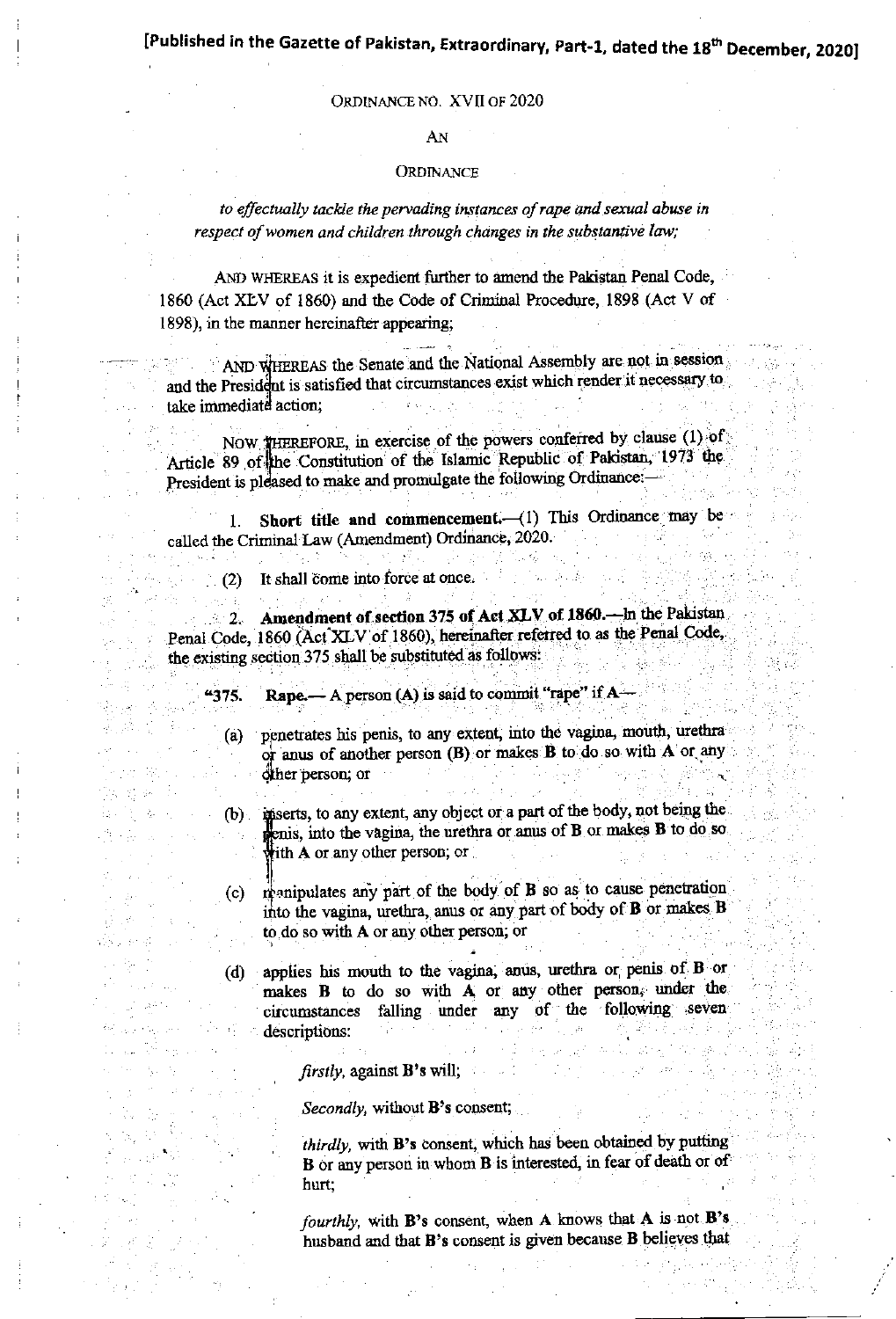A is another man to whom B is or believes herself to be lawfully married;

fifthly, with B's consent when, at the time of giving such consent, by reason of unsoundness of mind or intoxication or the administration by A personally or through another of any stupefying or unwholesome substance, **B** is unable to understand the nature and consequences of that to which B gives consent;

sixthly, with or without B's consent, when B is under sixteen years of age;

seventhly, when **B** is unable to communicate consent.

Explanation 1.-- For the purposes of this section, "vagina" shall also include labia majora.

Explanation 2. Consent means an unequivocal voluntary agreement when **B** by words, gestures or any form of verbal or non-verbal communication. communicates willingness to participate in the specific sexual act:

Provided that if B who does not physically resist to the act of penetration, it shall not by the reason only of that fact, be regarded as consenting to the sexual activity.

**Explanation 3.**— In this Chapter —

"person" means a male, female or transgender;

"rape" includes "gang rape".

Exception.--- A bonafide medical procedure or intervention shall not constitute rape

3. Insertion of new section 375A of Act XLV of 1860. In the Penal Code, after section 375, the following new sections shall be inserted, namely:

Gang rape. Where a person is raped by one or more persons  $4375A.$ constituting a group or acting in furtherance of a common intention, each of those persons shall be guilty of the offence of gang rape and shall be punished with death or for imprisonment for the remainder period of natural life or imprisonment for life and fine."

Amendment of section 376 of Act XLV of 1860. In the Penal Code, in the existing section 376,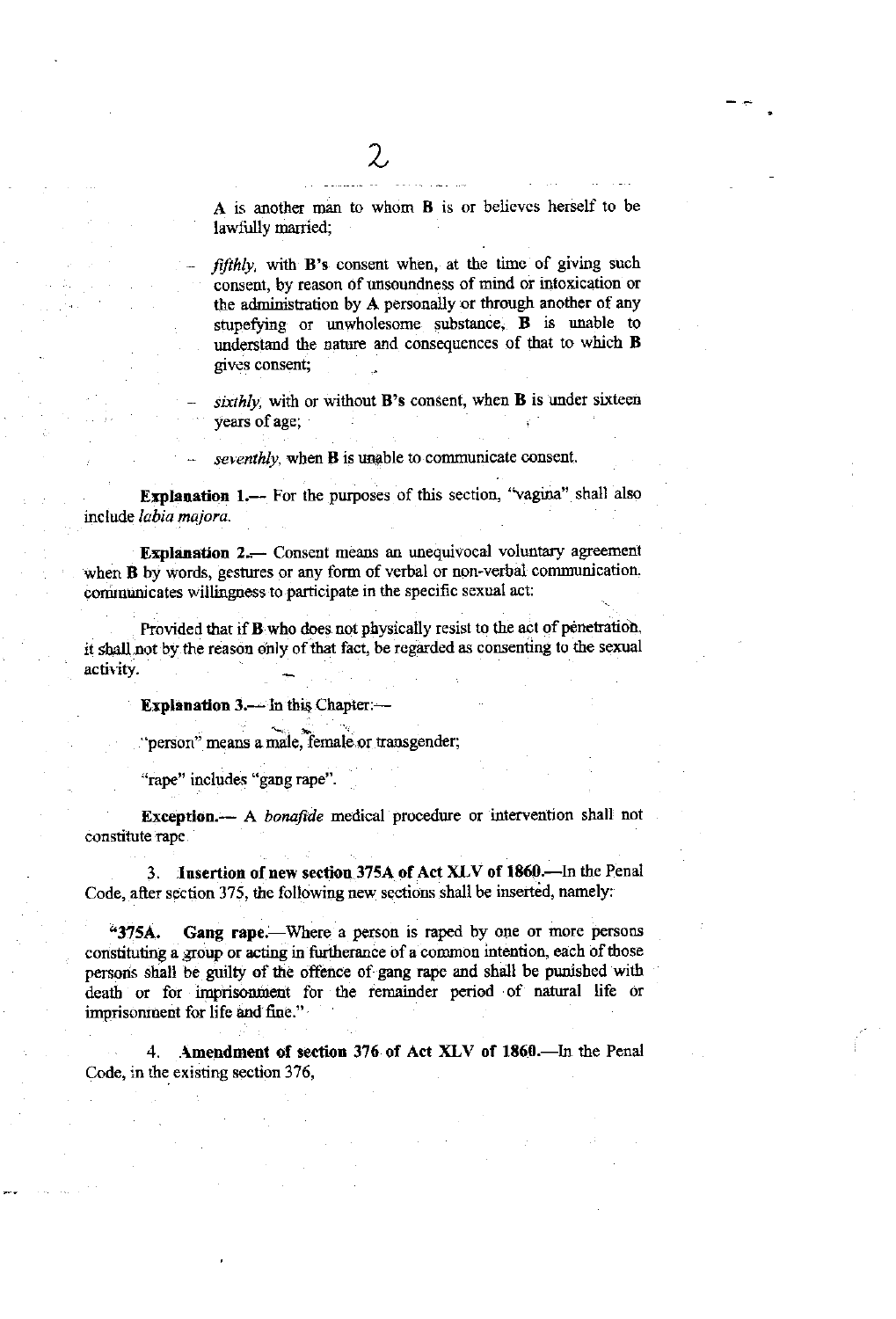(a) in sub-section (1), after the words "twenty-five years" the words "or for imprisonment for the remainder period of his natural life" shall be inserted:

(a) sub-section (2) shall be omitted.

Insertion of new section 376B of Act XLV of 1860. In the Penal  $5.$ Code, after section 376A, the following new sections shall be inserted, namely:

Exceptional first offenders or repeat offenders. Whoever is "376B. convicted of an offence under sections 375, 375A and 376 may be subjected to chemical castration through a court order, irrespective of the applicable punishment.-

- (i) in exceptional circumstances in respect of the first reported offence of section 375; or
- (ii) in case of a repeat convict of an offence under section 375.

Explanation. "Chemical castration" means a process, duly notified by Rules framed by the Prime Minister, whereby a person is rendered incapable of performing sexual intercourse for any period of his life, as may be determined by the court, through administration of drugs which shall be conducted through a 

6. Amendment of Schedule II, Act V of 1898. In the Code of Criminal Procedure, 1898 (Act V of 1898), in Schedule II:

|      |          |         |      |     |                                        | Death or imprisonment for |
|------|----------|---------|------|-----|----------------------------------------|---------------------------|
|      |          | May     |      |     |                                        | the remainder period of   |
|      |          |         | None | Not | Not                                    | Court of<br>life          |
| 375A | l 'Gang] | arrest  |      |     | without required bailable compoundable | natural<br>Sessions       |
|      | Rane     |         |      |     |                                        | imprisonment for life and |
|      |          | warrant |      |     |                                        | fne.                      |
|      |          |         |      |     |                                        |                           |

(i) after sub-heading "of Rape" the following shall be inserted, namely:-

(ii) for the existing entries relating to section 376 in columns 1 to 8, the following shall be substituted, namely:-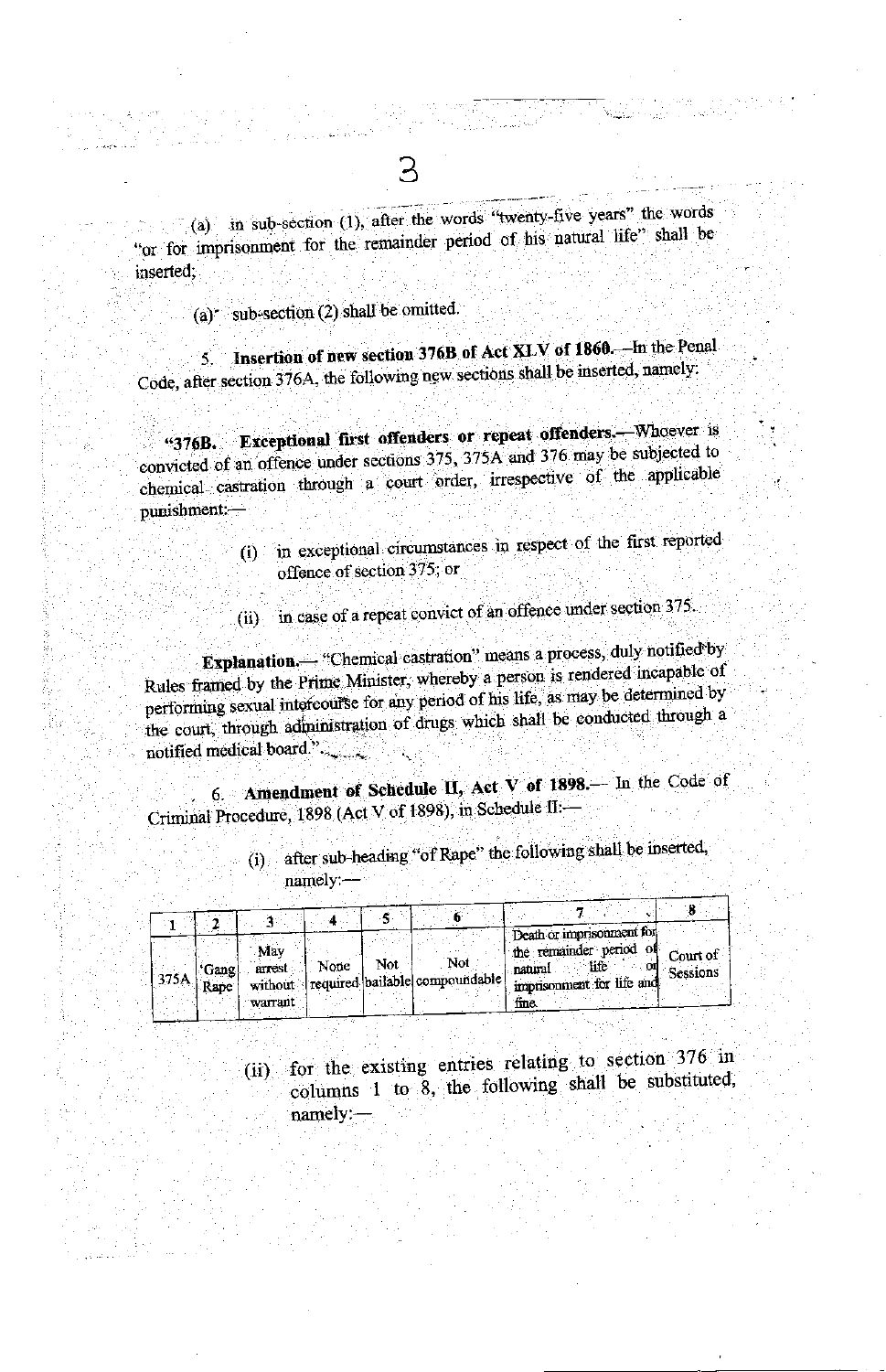| 376 [Rape] | May<br>arrest<br>warrant | None. | Not. | Not.<br>without required bailable compoundable | Death or imprisonment not less<br>than ten years or more than<br>five<br>twenty.<br>vears<br>imprisonment for the remainder Sessions<br>period of his natural life and fine. | on | Court of |
|------------|--------------------------|-------|------|------------------------------------------------|------------------------------------------------------------------------------------------------------------------------------------------------------------------------------|----|----------|
|            |                          |       | ぶんか  |                                                |                                                                                                                                                                              |    |          |

### STATEMENT OF OBJECTS AND REASONS

It is expedient to provide for efficacious justice to victims of rape by conducting gender sensitive investigation and prosecution in special courts, providing strict punishments to the offenders by substituting the existing section 375 of the Pakistan Penal Code, 1860 (Act XLV of 1860) so as to provide for new definition of rape which would extend to females transgenders and male victims and also to introduce the offence of gang rape and the concept of chemical castration in respect of repeating offenders.

 $\overline{2}$ 

The Bill is designed to achieve the aforesaid objective.

## Minister-in-charge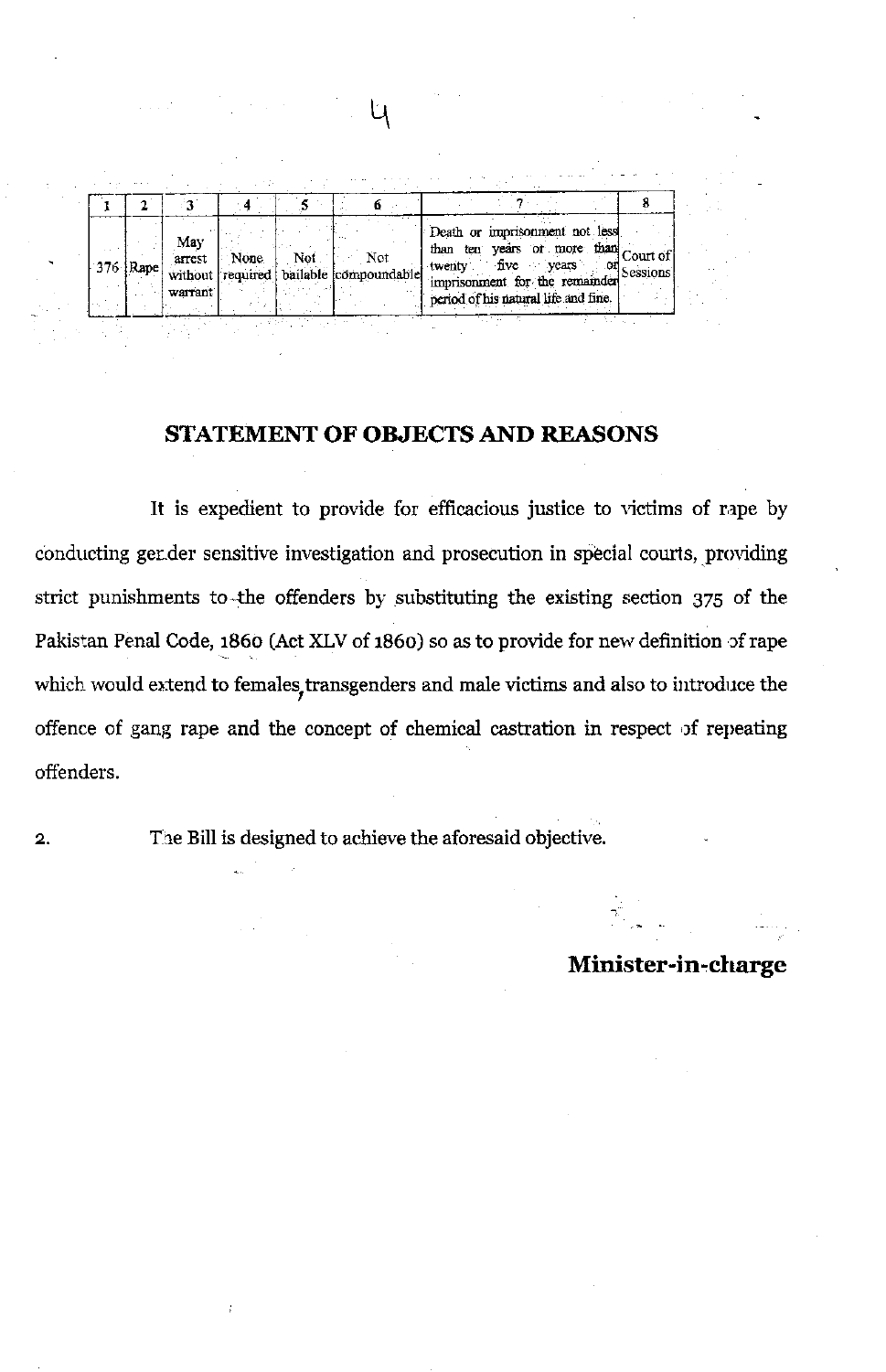[جریدہ پاکستان،غیر معمولی،حصہ اول،مور خہ 18 پردسمبر،2020ء میں شائع ہوا]

# آرڈیننس نمبر ۱۷ مجر پی<sup>م ۲</sup>۰۲۰

قانون اصلی میں تبدیلی کے ذریعےخواتین اوربچوں کی نسبت زناء بالجبراورجنسی زیادتی کے مرابیت کردہ معاملات کامؤثر کل نکالنے کے لئے آرڈیننس

ہرگاہ کہ قرین مصلحت ہے کہ بعد ازیں رونما ہونے والی اغراض کے لئے مجموعہ تعزیرات پاکستان،۱۸۶۰ء (ایکٹ نمبر ۱۸۴۵ بابت ۱۸۶۰ء)اورمجموعہ ضابط فوجداری،۱۸۹۸ء(نمبر ۱۸۹۸ء) میں مزید ترمیم کی جائے؛ **اور چونکہ سینی**ٹ اورقو می آسمبلی کے اجلاس نہیں ہور ہے ہیں اورصد رِمملکت کواظمینان حاصل ہے کہ ایسے حالات موجود میں جن کی بناء پرفوری کارروائی کرناضروری ہوگیاہے؛

لپنما،اب،اسلامی جمہور بیہ پاکستان کے دستور ،۱۹۷۲ء کے آرٹیکل ۸۹ کی شق (۱) کی رُو سے حاصل شدہ اختیارات کواستعال کرتے ہوئےصد رِمملکت نےحسب ذیل آرڈیننس جاری کیاہے:۔

- **ا۔ مختصر عنوان،اورآغازِ نفاذ:۔** (۱) یہ آرڈینس فوجداری قانون (ترمیمی) آرڈیننس،۲۰۲۰ءکےنام سےموسوم ہوگا۔ (۲) به فی الفورنافذ العمل ہوگا۔
- ۲\_ ایکٹ نمبر ۱۵ کاپت ۱۸۶۰مرکی، دفعہ ۱۳۷۵ کی ترمیم:۔ مجموعہ تعزیات یا کستان،۱۸۶۰ء(ایکٹ نمبر ۱۸۴۵ پابت ۱۸۶۰ء) میں،بعدازیں جس کاحوالہ بطورمجموعہ تعزیرات دیا گیا ہے،کی موجود ہ دفعہ ۵ ۳۷ کوحسب ذیل سے تبدیل کردیاجائے گا:

**زنا پالچبر:۔** ایک شخص(الف) کوْ'زناء بالجر'' کامرتکب کہاجائے گااگرالف۔۔۔۔  $-120$ (الف) اپناعضو تناسل، سی بھی حد تک، ایک دوسرے شخص(ب) کی فرج، منہ، نائزہ یا مقعد میں داخل کرتا ہے یا(ب) کواس طرح سے (الف) کے ساتھ پاکسی بھی اورشخص کے ساتھ کرنے کوکہتا ہے؛ یا (ب) گسمی بھی شئے پالپنے جسم کے کسی بھی حصے کو بگر عضوتناسل نہ ہو کسی بھی حد تک، (ب) کی فرج، نائزہ پا مقعد میں ڈالٹا ہے یا(ب) کواس طرح (الف) سے کسی بھی شخص سے کرنے کا کہتا ہے؛ یا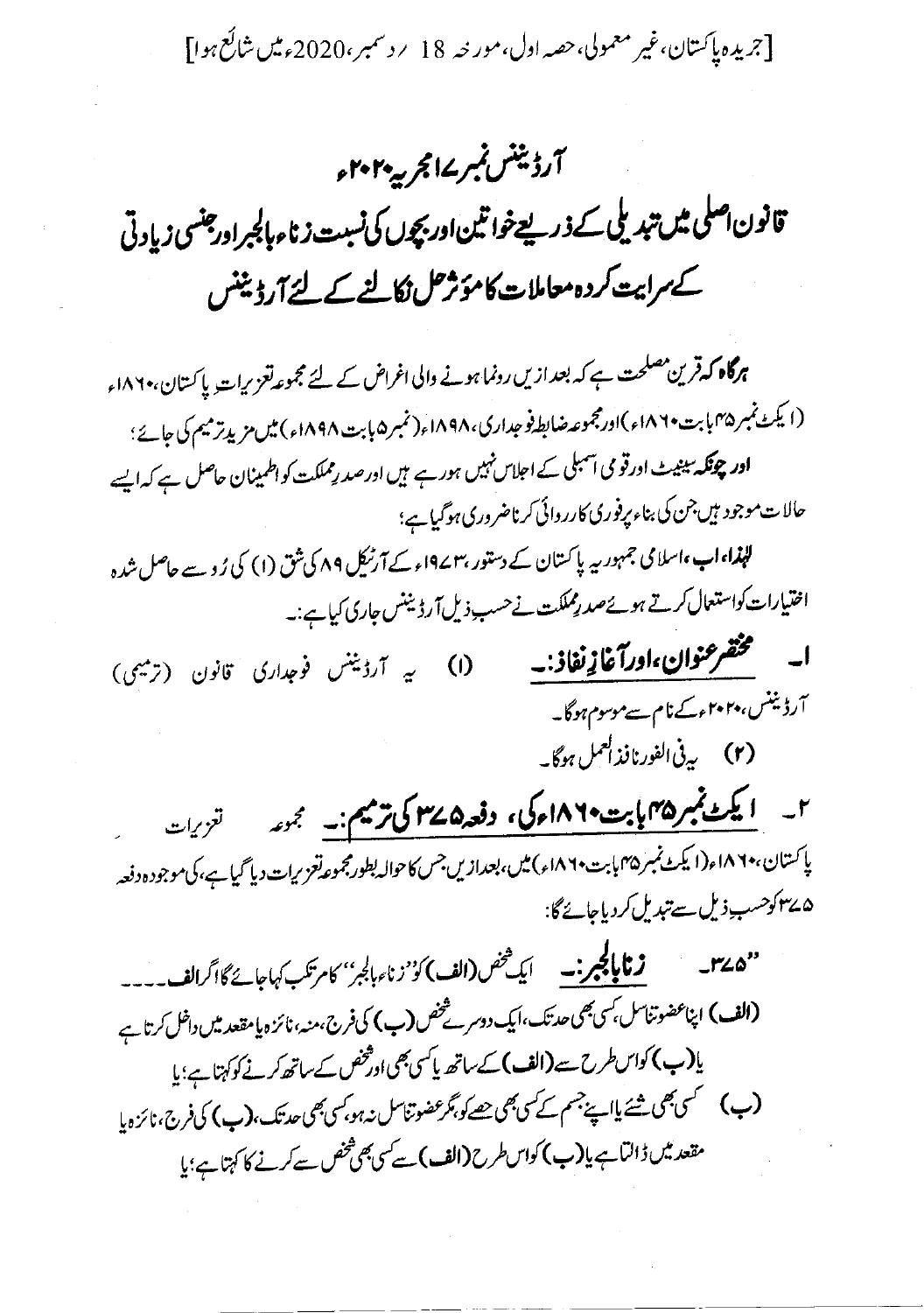(و) (ب) کی فرج،مقعد، نائزہ پاعضوتناسل برمنہ لگا تاہے پا**(پ)** کواس طرح **(الف)** سے پاکسی بھی ددسرے تخص سے کرنے کا کہتاہے،ایسے حالات کے تحت جوحسب ذیل سات اتسام میں سے کسی کے نجمي تابع ہوں : ا**ڌل، (پ)** کي مرضي کےخلاف ہو؛ دوم، (ب) کی مرضی کے بغیرہو؛ **سوم، (ب) کی رضامندی کے ساتھ جس نے (ب) پاکسی بھی مخض کوجس میں کہ (ب) دلچپی** ركىتا ہ<sub>ُ</sub> يُوموت پاضرر كےخوف ميں رك<sub>ى</sub>ركى كى مو؛ **چہارم، (ب) کی رضامندی کے ساتھ، جب (الف) پہ جانیا ہوکہ (الف)، (ب) کا خاوندنہیں** ہے پہ **کہ (ب)** کی رضامندی دی جاچکی ہے کیونکہ **(ب)** کویفین ہے کہ **(الف)** ایک دوسرا آ دی ہے جے (ب) کی قانونی شادی ہوئی ہے پاس کایقین ہے؛ پنجم، (ب) کی رضامندی کےساتھ ،جب مذکورہ رضامندی کے وقت، دیاغ کے فاتر احقل ہونے، یا نشہآ ورکی دجہ سے یا **(الف)** کی جانب سے ذاتی طور پر پاکسی بھی د<sup>ی</sup>گر کی جانب سے چکرا دینے <sub>ل</sub>الی پامضر صحت شئے کےاستعمال کے ذریعے **(ب)اس ق**ابل نہیں تھا کہ وہ اس کی نوعیت اوراس کے نتائج کو بچھ سکے جس کے سب (ب)نے رضا مندی دی؛ ششم، (ب) کی رضامندی یابلادجہ رضامندی ہے، جب(ب) سولہ سال ہے کم تھا؛ ہ**فتم،** جب(ب)رضامندی دینے کے قابل نہ تھا۔ **تشریحا۔** سیس دند کی اغراض کے لئے ،''فرج'' میں دیان فرج بھی شامل ہوگا ۔۔ **تشریح ۲ به مسلسل در زمان مندی سے مراد ایک غیرمبہم رضا کارانہ اقرار نامہ جب (پ) الفاظ ،حرکات و** سکنات یا زبانی یا غیر زبانی رابطے کی سی بھی صورت سے،خاص جنسی فعل میں شامل ہونے کے لئے رضا مندی سے مطلع کر لے،مراد ہے: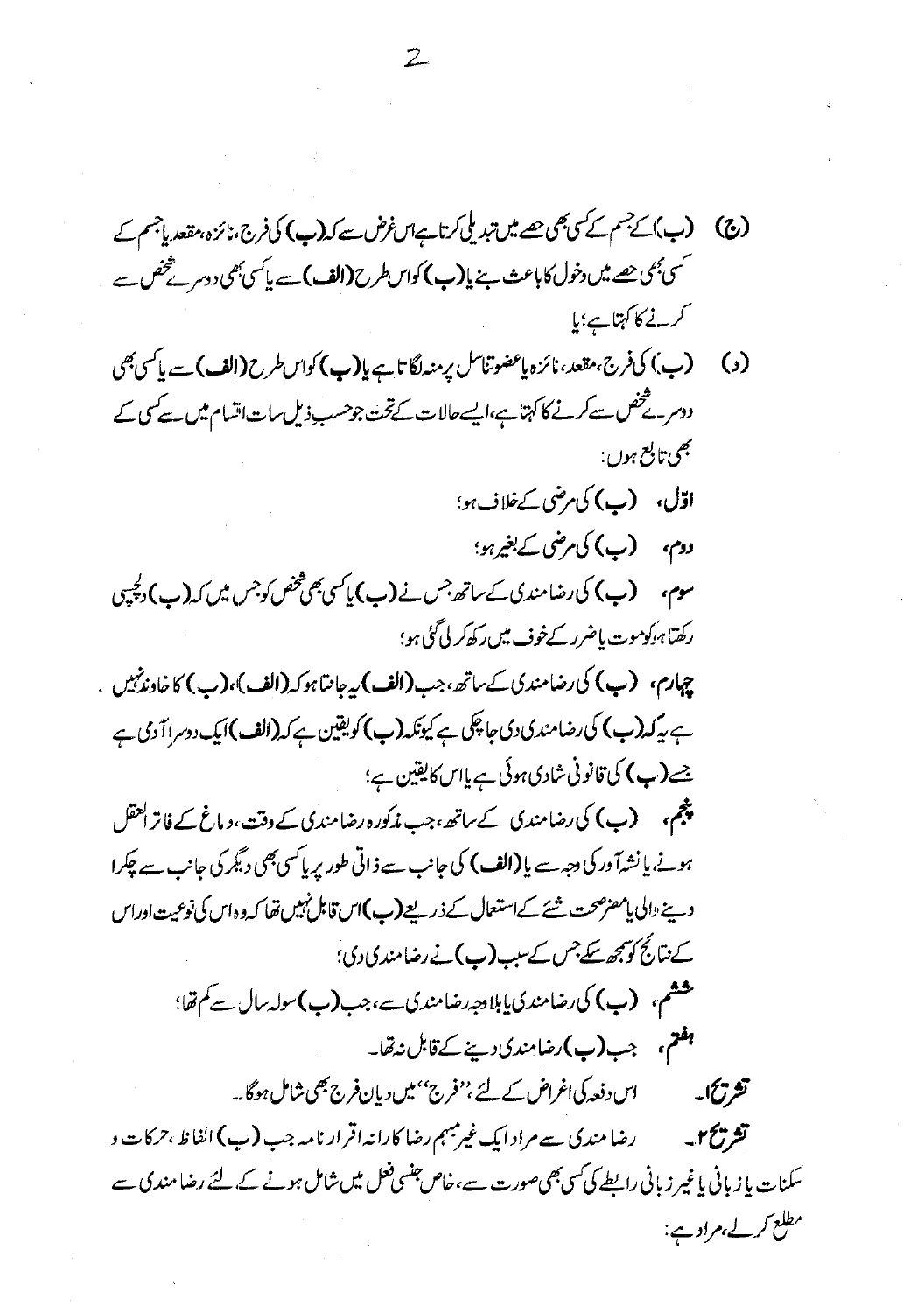گرشرط میہ ہے کہ اگر ب جوجسمانی طور پر دخول پر مزاحمت نہیں کرتا تو صرف اس دجہ سے ہیے تقیقت نہیں سمجھا حائے گا کہ دہجنسی عمل کے لئے رضامند ہے۔ تشریح سو اس باب میں۔۔۔ د.<br>پیخون''سےایک مرد،عورت یامخنش مراد ہے؛ ''زناءبالجبر''میں''اجتماعی زناءبالجبر''شامل ہے۔ اشقی:۔ ایک حقیقی طبی طریقہ کاریاخلل اندازی کوزناءبالجبر سے تشہیہ نہیں دی جائے گی۔ ۳۔ ایکٹ نمبر ۱۸۴۵ پاپت ۱۸۶۰ میل نئی دفعہ۵ ۱۳۷ملف کی شمولیت:۔ مجموعہ تعزیبات میں دفعہ۵ ۳۷ کے بعد حسب ذیل نئی دفعہ کوشامل کر دیاجائے گا، یعنی:۔ ''۵ کے ۱۳ اف اچامی نے اپرانی کے بھی کے ساتھ ایک یا زیادہ اشخاص جوایک گروہ کوتشکیل دیتے ہیں،زناءءبالجبرکرتے ہیں پاایک مشتر کہارادے سےمزیدعمل کرتے ہیں توان میں سے ہرایک څخص اجتماعی زناء بالجبر کے جرم کا مرتکب ہوگاادراسے موت کی سزادی جائے گی یااس کی بقایا فطری زندگی کے لئے قیدیاعمرقیدادرجرمانے کی سزادی جائے گی۔''۔ ۳۔ ایکٹ نمبر ۲۵ پابت ۱۸۶۰ مرکی دفعہ ۲ سے ۳ کی ترمیم :۔ مجموعه تعزیرات میں موجود ه دفعه ۲۷ میں، یہ یہ پہ (الف) ذیلی دفعہ(۱) میں الفاظ' بچپیں سال' کے بعد الفاظ' یااس کی فطری زندگی کی بقایامیعاد کے لئے قیدُ' شامل کردیئے جائیں گے؛ (ب) ذیلی دفعہ(۲) کوحذف کردیاجائے گا۔ ۵ - **ایکٹ نمبر ۱۸۶۵ بابت ۱۸۶۰ میل نئی دفعہ ۲۷۱ ب کی شمولیت: -** مجموعہ تعزی<sub>لت</sub> میں دفعہ ۷ سے الف کے بعد حسب ذیل نئی دفعات شامل کردی جا ئیں گی ، یعنی :۔ ''۲۷سب۔استثنائی پہلی بارکے مجرمان پااعادہ مجرمان:۔ جو کوئی بھی دفعات۵،۳۷۵، ۲۷۵ الف اور ۲۷۶ کے تحت جرم کاسزایاب مجرم ہوتو اسے عدالت کے حکم کے ذریعے قطع نظر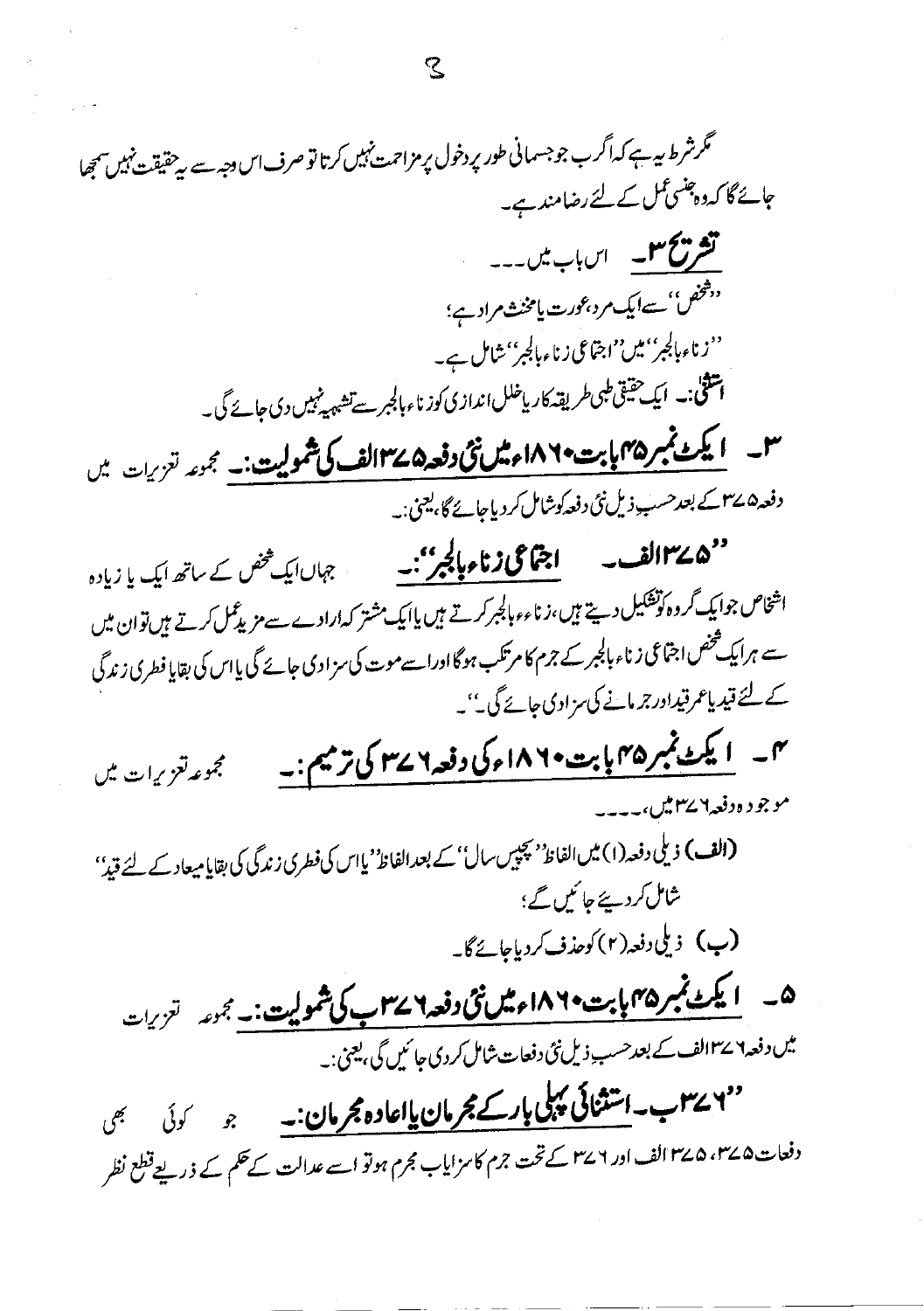قابل اطلاق سزائے کمپائی آختہ کاری سے مشر وطاسز ادی جائے گی۔''۔ (اقال) استثنائی حالات میں دفعہ۵ سے پہلے رپورٹ کردہ جرم کی بابت؛ یا (دوم) دفعہ۵،۲۷ تخت جرم میں مزایا بی کےاعادہ کی صورت میں۔ '' کمپائی آختہ کاری'' سےایک طریقہ کمل مراد ہے جسے وزیراعظم کی جانب سے وضع کردہ تشريجيه قواعد کے ذریعے باضابطہ طور پراعلان کیا گیا ہو،جس کے ذریعے ایک محض کواس کی زندگی کی کسی بھی میعاد کے لئے جنسی مباشرت کی ادائیگی کے لئے نااہل بنایا جائے گا جیسا کہ عدالت کی جانب سے منشیات کے انصرام سے تعین کیا <sub>ح</sub>ائے جس کاانعقادا یک اعلان کر د ہ<sup>ل</sup>بی بورڈ کے ذریعے کیاجائے گا۔ ۲۔ ایکٹ نمبر ۵ بابت ۱۸۹۸ء کے جدول دوم کی ترمیم:۔ مجموعه ضابطه فوجداري، ۱۸۹۸ء (ایکٹ نمبر ۵ بابرت ۱۸۹۸ء) میں جدول دوم میں :۔

|                                                                                                            | $\blacksquare$ . The contract of the contract of the contract of the contract of the contract of the contract of the contract of the contract of the contract of the contract of the contract of the contract of the contract of the |
|------------------------------------------------------------------------------------------------------------|--------------------------------------------------------------------------------------------------------------------------------------------------------------------------------------------------------------------------------------|
| <b>(اقال)</b> دیلی ش <sub>ت</sub> رخی''زناءبالجبرکے بارےمیں'' <i>کے بعد حسب</i> وٰذیل کوشامل کردیاجائےگا:۔ |                                                                                                                                                                                                                                      |

|                                | ۵    |           |                      |  |
|--------------------------------|------|-----------|----------------------|--|
| ناقابل   سزائے موت عدالت       |      |           |                      |  |
| راضی نامہ   یا بقایا فطری سیشن | ضانت |           | گرفتار کیا جا  ضرورت |  |
| زندگى قيدياعمر                 |      | نہیں ہوگی | سکے گا               |  |
| قیدار جرمانه                   |      |           |                      |  |